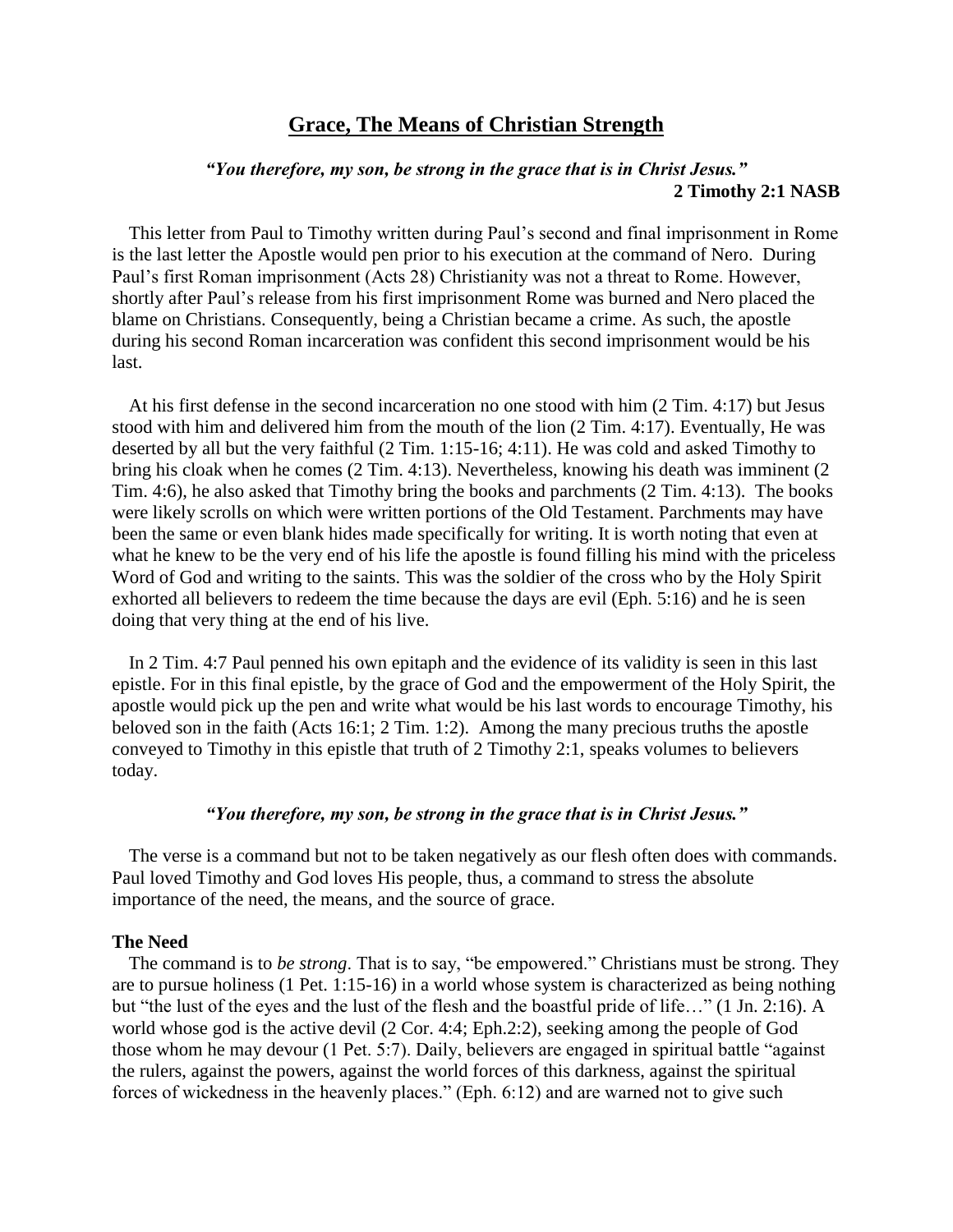enemies as these an opportunity in their lives (Eph. 4:27). If these were not enough, within believers there continues to exist the flesh for which they are also warned to make no provision (Rm. 13:14) by taking every thought captive to the obedience of Christ (2 Cor. 10:3-5). It is therefore no wonder that Paul gave Timothy this command. He as well as all of the people of God must be strong and the strength comes from grace!

## **The Means**

Now the apostle did not just issue a command and say get it done. He gave the means as well. Believers are not to empower themselves. They can't. The environment, the enemy, and the internal flesh are too strong. The empowerment must be by some other means than themselves. The answer—grace! The command is to "be strong in the grace…" The word *in* in the Greek speaks of an instrumental means. Thus, the means by which Christians are to be strong is grace.

Like water is to the creation so is grace to the believer. **It is absolutely essential!** Without grace there would be no salvation (Eph. 2:4-5, 8). There would be no sanctification apart from grace (Acts 20:32; 1 Cor. 15:10). If it were not for grace the believer would be without strength (Heb. 13:9). Remove grace and the believer would find himself insufficient for dealing with every one of life's encounters (2 Cor. 12:8-9). It is by the grace of God that we as believers are who we are (1 Cor. 15:10) and without grace the Christian would have neither eternal comfort nor good hope (2 Thess. 2:16). God's grace in Christ is without question, absolutely essential!

Mentioned specifically and by demonstration grace commonly appears in Scripture. In this way grace is also like water. We could say grace is common in its Scriptural occurrences as well as in its occurrences in the Christian life. It is not my point here by any means to minimize the amazing graze of God by comparing it to water and referring to it as common. Instead, it is simply to point out the fact that we as people, even as believers have a tendency to take for granted, even overlook those things that occur frequently in our lives. Regarding the occurrences of grace in the New Testament, have you noticed that both the apostle Paul and Peter opened and closed every one of their epistles with exhortations of grace to believers (Romans 1:7; 16:24; 1 Corinthians 1:3; 16:23; 2 Corinthians 1:2; 13:14; Galatians 1:3; 6:18; Ephesians 1:2; 6:24; Philippians 1:2; 4:23; Colossians 1:2; 4:18; 1 Thessalonians 1:1; 5:28; 2 Thessalonians 1:2; 3:18; 1 Timothy 1:2; 6:21; 2 Timothy 1:2; 4:22; Titus 1:4; 3:15; Philemon verse 3 and 25; 1 Peter 1:2; 5:12; 2 Peter 1:2; 3:18). The purpose for God repeating grace not only in these epistles but all through the pages of Scripture is to stress the absolute necessity of grace before the minds of those who have a propensity to overlook the necessity of those things that occur frequently in our lives.

Yet at the same time, regarding grace, some make the mistake of thinking that grace was only instrumental at the beginning of salvation. However, not only were we saved by grace but we continue to live under the grace of God (Romans 6:14-15). The spiritual gifts belonging to us are according to grace (Rm. 12:6). Paul said his conduct as a believer in the world was according to grace (2 Cor. 1:12). Grace empowered the believers of Macedonia to give even while in the midst of affliction and poverty (2 Cor. 8:1-3). God is able to make all grace abound toward Christians (2 Cor. 9:8). The speech of believers is to be adorned with grace (Eph. 4:29; Col. 4:6). God's throne is called "the throne of grace" to which Christians are exhorted to draw near in order that they may receive mercy and may find grace in time of need (Heb. 4:16). The hearts of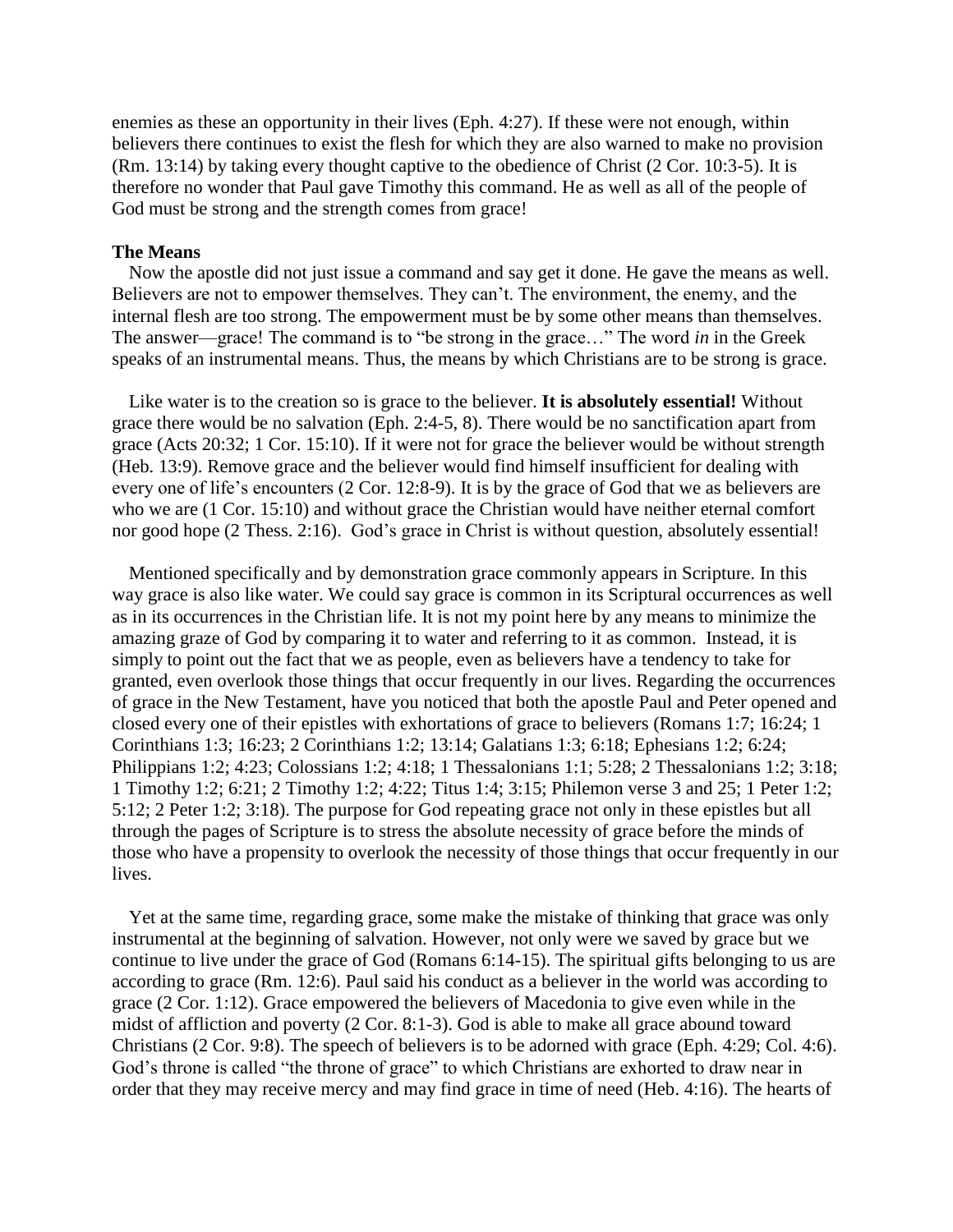Christians are strengthened by grace (Heb. 13:9). We Christians are to serve one another as good stewards of the manifold grace of God (1 Pet. 4:10). God called us by grace and it is by grace that God will perfect, confirm, strengthen, and establish us (1 Pet. 5:10). No wonder Peter exhorts believers to stand firm in grace (1 Pet. 5:12) and grow in grace (2 Pet. 3:18). Furthermore, he opened and closed each of his epistles with grace (1Peter 1:2; 5:12; 2 Peter 1:2; 3:18).

The apostle Paul knew first-hand the ability of God's grace to empower the believer to live to God's glory. In 1 Corinthians 15:8-10 he wrote,

*" 8 and last of all, as it were to one untimely born, He appeared to me also. <sup>9</sup> For I am the least of the apostles, who am not fit to be called an apostle, because I persecuted the church of God. <sup>10</sup> But by the grace of God I am what I am, and His grace toward me did not prove vain; but I labored even more than all of them, yet not I, but the grace of God with me."*

In 2 Corinthians 12:7-10 Paul relays the encounter he had with the Lord wherein he learned of the sufficiency of God's Grace. In the light of the awesome power of grace there is little wonder as to why Paul at what he knew to be the end of his life commanded Timothy, his son in the faith to be strong in grace.

## **The Source**

The command does not end with grace but goes on to show the source of grace, "You therefore, my son, be strong in the grace that **is in Christ Jesus**." Christ Jesus the Lord is indeed the source of God's grace for the believer. It is through Christ that God extends to every one of His elect His saving, sustaining, sufficient, efficacious grace. Were it not for Jesus, Who, through His death on the cross took on Himself God's wrath on behalf of God's elect it would not be the efficacious grace of God that we received but His wrath (Eph. 2:1-10). Grace was not poured out on God's people because of who they were or what they did or do. If that were the case then grace would be a meritorious disbursement. And if grace were a meritorious disbursement it could not be grace. Instead, grace is God's unmerited favor poured out on the people of God because of Who Christ is and what He did (Gal. 2:20-21).

The empowerment of grace comes by knowing Jesus. How is it that the believer grows in his or relationship with Christ? The answer in brief is by studying the Word of God. The Scripture gives us specific revelation concerning Jesus. This is not to be understood as saying that somehow every single verse or word in the Bible speaks either explicitly or implicitly about Jesus or that Christians are to somehow read Christ into every verse. Neither does it mean that the Bible is coded with some secret formula that once discovered unveils Christ. Such practices are merely elaborate schemes of men to divert the careful student of the Word from the clarity of the truth concerning Christ. Rather, Scripture plainly conveys the truth concerning Jesus as it reveals in its pages the history of redemption and since Jesus is the redeemer, Scripture straightforwardly testifies of Him (Jn. 5:39; Luke 24:25-27; 1 Jn. 1:1-4). If a believer is to be strong in the grace that is in Christ Jesus he must be a student of the Word for it is the written Word of God that brings us the knowledge of God and Jesus and through knowledge of God and Jesus comes grace (2 Pet. 1:2-3).